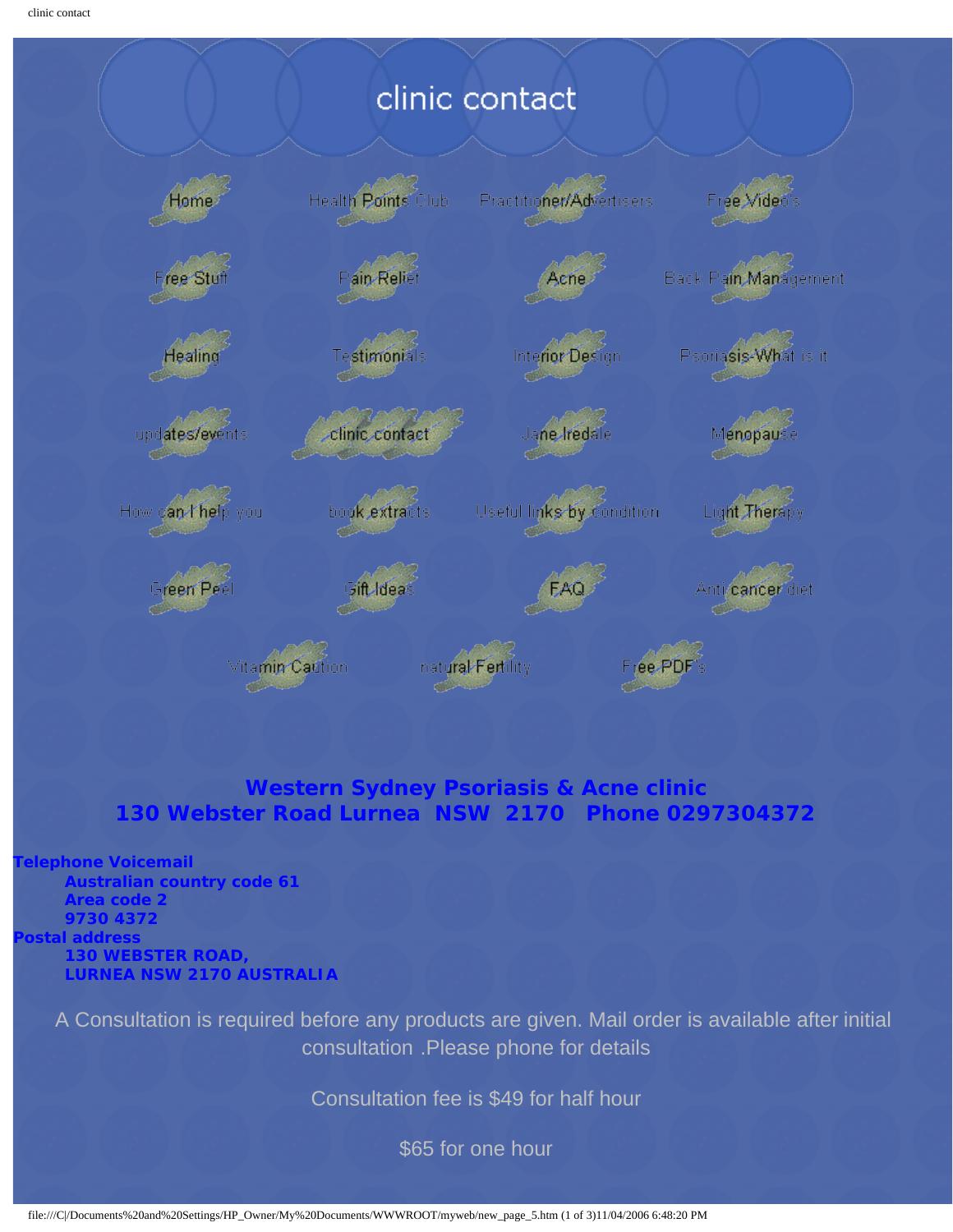Some Health fund rebates apply .For further details please visit FAQ link above

**If you would like to contact me in regards to making enquires or an appointment.**

**When travel to Sydney Advanced appointments can be arranged via Phone or E-mail.**

**2000 copies sold through this practice in 1996.Now revised ,expanded and more comprehensive. This book was written for you !** 

**It is a straight forward manual of health and healing.**

- ❍ **Get well and stay well with simple techniques .**
- ❍ **Learn how to use your common kitchen herbs to improve your health and ward off illness.**
- ❍ **How to self treat common skin problems easily by following these instructions.**
- ❍ **Find out how to improve back conditions quickly with a few simple techniques.**
- ❍ **Complete guide to effectively using what you already have at home to improve your wellbeing.**
- ❍ **To find out more about [Consult Yourself](http://www.psoriasisacneclinic.net.au/serv01.htm)** *the new revised book by Leanne Winner*

*Leanne's Natural Therapies 130 WEBSTER ROAD, LURNEA NSW 2170 AUSTRALIA 02 9730 4372*

# **[therapist@psoriasisacneclinic.](mailto:leannewinner2@optusnet.com.au) [net.au](mailto:leannewinner2@optusnet.com.au)**

**Updates @<http://leannesnaturaltherapies.blogspot.com/>**

**Music courtesy MG MUSIC -"Owl in the mind" from Sorcerers Daughter by Medwyn Goodall**